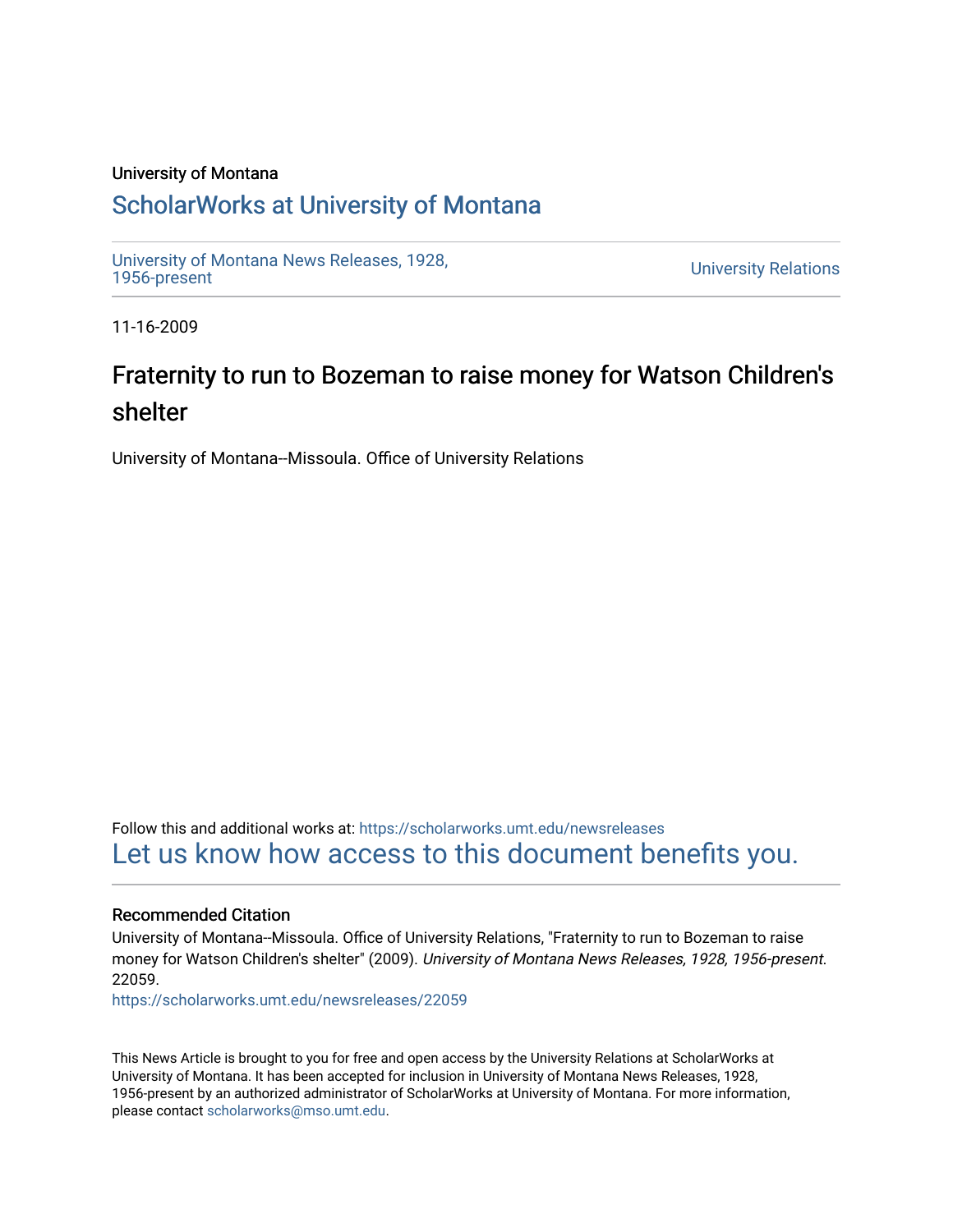

UNIVERSITY RELATIONS • MISSOULA. MT 59812 • 406.243.2522 • FAX: 406.243.4520

## N <del>e w s r e l e a s e</del>

Nov. 16, 2009

**Contact:** Colin McLean, Sigma Phi Epsilon president, 406-381-1265, [colin.mclean@umontana.edu.](mailto:colin.mclean@umontana.edu)

### **FRATERNITY TO RUN TO BOZEMAN TO RAISE MONEY FOR WATSON CHILDREN'S SHELTER**

#### **MISSOULA -**

The University of Montana chapter of the Sigma Phi Epsilon fraternity needs donations for its biennial ''Run to Bozeman," a fundraiser that benefits Watson Children's Shelter in Missoula.

The fraternity, established at UM in 1918, holds the fundraiser every other year when Montana State University hosts the Griz-Cat football game in Bozeman. Starting Thursday, Nov. 19, 16 members of Sigma Phi Epsilon will take turns running four-hour shifts along the 201-mile stretch of Interstate 90 to Bozeman. The UM President's Office donated two vans for members to rest in when they're not running.

The fundraiser takes on extra importance this year, as Watson Children's Shelter, a haven for Western Montana children who are victims of abuse, neglect or family crisis, is undergoing a capital campaign to build a second facility. The current facility has a capacity of 16, but 130 children applied for placement at Watson's in 2008.

"The run isn't only important for us as a chapter, but is important for Missoula as a community," said Colin McLean, president of the UM chapter of Sigma Phi Epsilon. "Watson Children's Shelter is trying to build a second and much-needed facility to house more children in